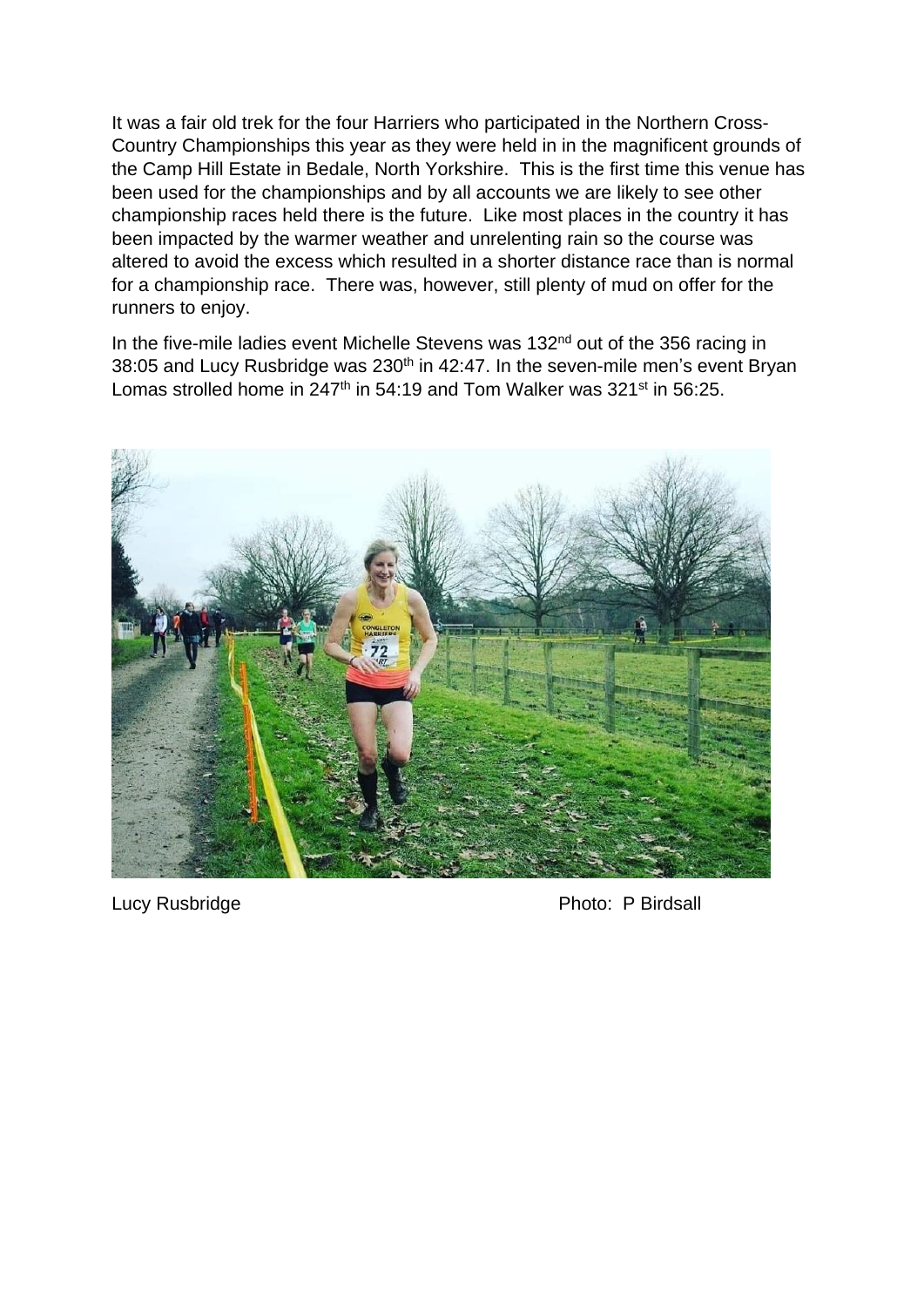

Tom Walker **Photo: P Birdsall** 

In a normally much sunnier location, Castellon in Spain, the club's resident ex-pat Claire Cheetham took part in the Castellon De Plana Half Marathon. Conditions were horrendous, however, for the runners as they had to contend with the onset of Storm Gloria which dumped a deluge of rain and strong winds on the event. Having battled the elements, Cheetham was exceedingly happy with her time and position finishing 356th out of the 759 runners in a time of 1:40:04.



Claire Cheetham **Photo: C Cheetham** Photo: C Cheetham